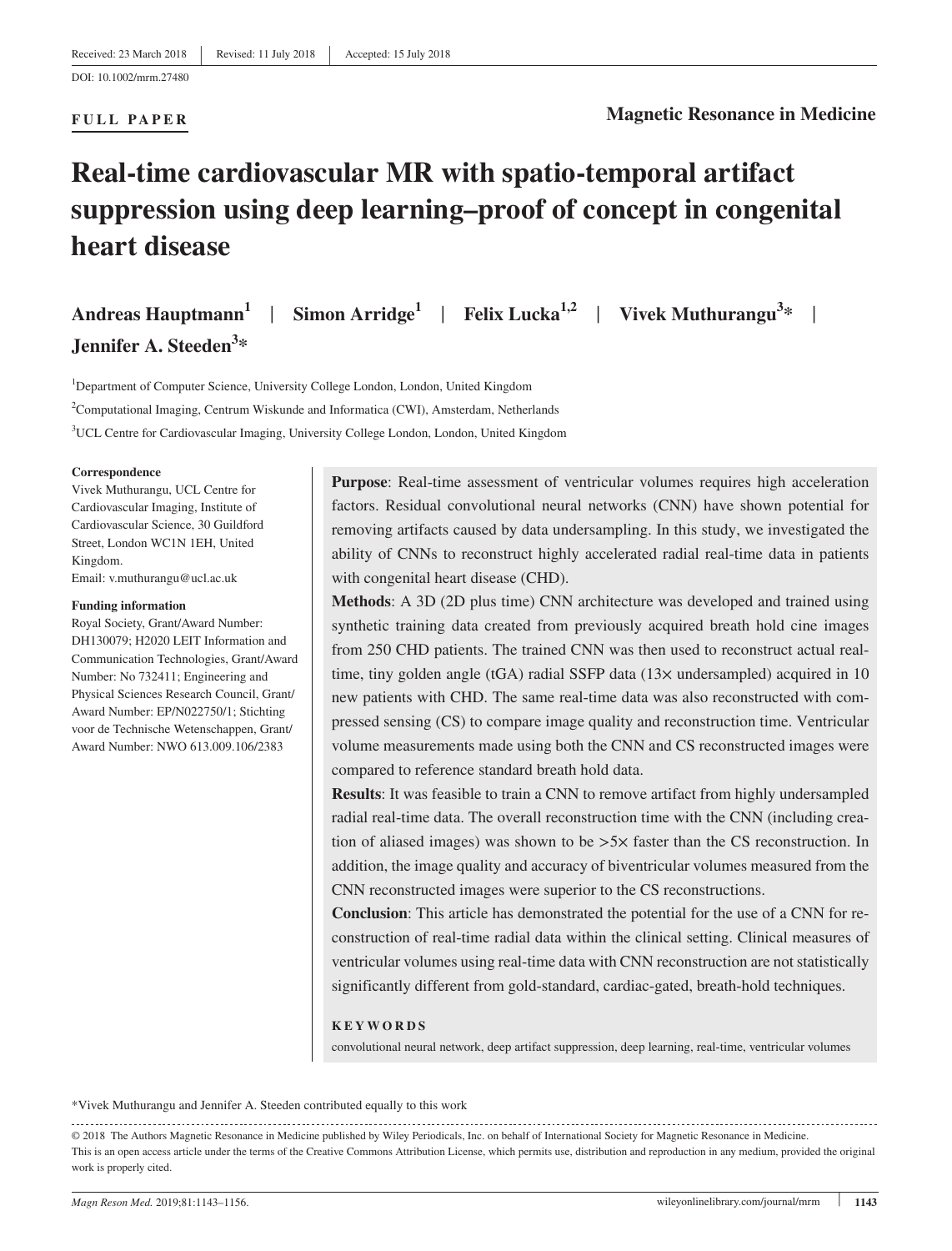### **1** | **INTRODUCTION**

Cardiovascular magnetic resonance (CMR) is the reference standard method of measuring ventricular volumes in patients with congenital heart disease (CHD). Conventionally, breathhold (BH), multi-slice, short-axis, cardiac-gated, balanced steady‐state‐free precession (bSSFP) cine imaging is used to acquire this data.<sup>1</sup> Unfortunately, many patients find breath-holding difficult and a rapid free‐breathing alternative is desirable.

Real‐time imaging offers an alternative to BH imaging, but relies on high levels of data undersampling to ensure adequate spatial and temporal resolution. This means that sophisticated reconstruction techniques are necessary to produce artifact‐free images. One example is compressed sensing (CS), which is increasingly used to reconstruct real-time CMR images.<sup>2–4</sup> However, there are drawbacks to CS including: (1) Computationally intensive and time‐consuming reconstruction, and (2) challenging optimization of reconstruction parameters, which can result in unnatural looking images. Therefore, alternative reconstruction approaches may be useful.

The removal of aliases in images from undersampled MR data can be thought of as a de-noising problem. This is particularly true if the sampling pattern produces incoherent artifacts, as is the case with tiny golden angle (tGA) radial spokes.<sup>5</sup> Recently, convolutional neural networks (CNN) have been shown to be well suited to de‐noising and artifact removal problems. $6-8$  Consequently, it may be possible to use CNNs to remove aliasing from undersampled real‐time MR data. This approach is dependent on large amounts of high quality training data, and one potential source is previously acquired, retrospectively cardiac‐gated BH‐bSSFP cine imaging.

In this study, "synthetic" training data was created from a library of BH‐bSSFP cine images and used to train a CNN to map between aliased and artifact‐free images (deep artifact suppression). The trained CNN was then used to remove aliases from actual undersampled real‐time MR data acquired in prospectively scanned patients with CHD. The aims of this study were to (1) investigate the effect of different radial sampling patterns on the effectiveness of CNN‐based reconstruction, (2) acquire actual real‐time data in patients with CHD using a tGA radial sampling pattern, and (3) compare reconstruction speed, image quality, and accuracy of ventricular volumes calculated from CNN reconstruction compared to a current state‐of‐the‐art CS algorithm.

### **2** | **METHODS**

### **2.1** | **Deep artifact suppression algorithm general concept**

The deep artifact suppression algorithm was based on a modified residual U-Net architecture.<sup>9,10</sup> A residual U-Net is a multi-scale CNN where images are sequentially downsampled and then up-sampled to produce an updated and clean version of the artifact-contaminated input image. This particular structure is especially suitable for tomographic problems (such as MR imaging), where the normal operator (projection followed by back‐projection) is a type of convolution.<sup>10</sup> The effectiveness of this approach has been shown in several studies for 2D tomographic problems $11,12$  and in  $2.5D$ , where the temporal information is processed as  $2D$ channels. In our study, the input was a 3D data set (2D image through time). A 3D structure was used to enforce temporal consistency between frames and prevented the flickering artifact present if a 2D slice‐by‐slice approach is used (see Supporting Information Video S1).

The residual U‐Net was trained with synthetic training data consisting of paired artifact‐free "ground truth" magnitude images and corresponding undersampled, artifact‐contaminated images. The trained network was then tested with synthetic test data to quantify performance. Finally, the same trained network was used to reconstruct actual real‐time data acquired in patients with CHD. These steps are fully explained below. The use of retrospectively collected training and test data, as well as collection of prospective real‐time data, was approved by the local research ethics committee, and written consent was obtained from all subjects and/or guardians (National Research Ethics Service Committee reference: 06/Q0508/124).

### **2.2** | **Preparation of synthetic training data**

The synthetic training data was created from 2D short axis stacks of Cartesian, retrospectively cardiac‐gated, breath‐ hold, multi‐slice, short‐axis, bSSFP cine images (BH‐ bSSFP). The imaging parameters were: matrix  $=$   $\approx$  240  $\times$  204,  $FOV = -320 \times 265$  mm, phase partial-Fourier 6/8, spatial resolution  $=$  ~1.3  $\times$  1.3 mm, slice thickness  $=$  ~10 mm, temporal res $olution = -32$  ms, reconstructed cardiac phases  $= 40$ . Training data was collected from 250 previously scanned children and adults with pediatric heart disease or CHD (mean age:  $22.3 \pm 12.6$  y, male: 140). No data from patients with single ventricles or images with breathing or arrhythmia artifacts were included in the synthetic training data. Full details of patient diagnoses are supplied in Supporting Information Text S1. On average, each patient had ~9 2D slices, resulting in 2276 paired 3D (2D plus time) data sets for training.

The first step in creating training data was to convert the retrospectively cardiac‐gated data into synthetic real‐time data that mirrored the acquisition parameters of the real-time sequence (as stated below). To provide similar spatial resolution, images were linearly resampled onto a  $192 \times 192$  matrix, reducing the spatial resolution from 1.3 mm to 1.7 mm. This was followed by linear resampling in time onto points that were 36.4 ms apart (temporal resolution of the real‐time sequence). The total number of temporal frames equaled the floor of the R‐R wave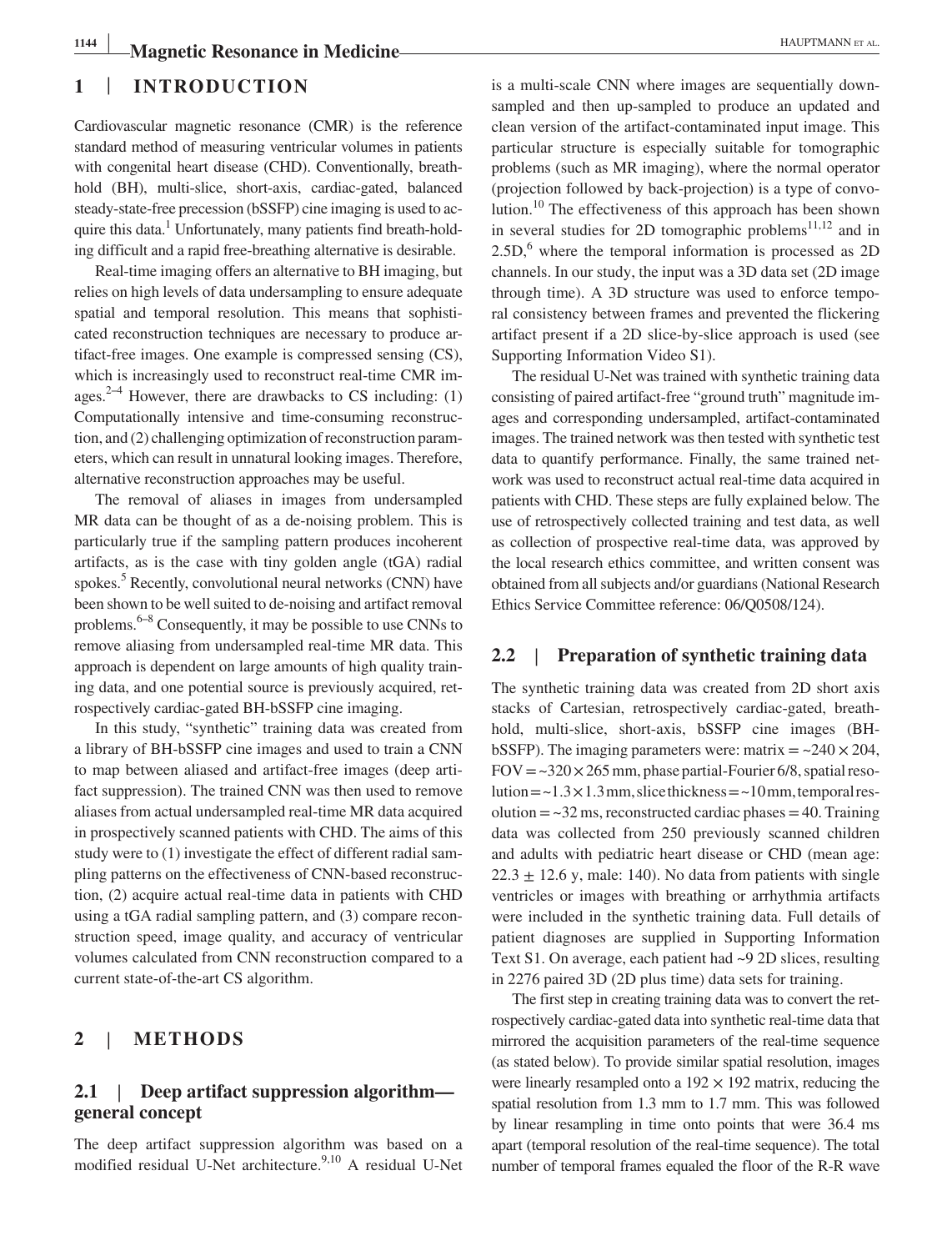divided by 36.4 ms. The resulting data formed the ground truth images necessary for training.

To create undersampled, artifact-contaminated training data, the synthetic real‐time data was Fourier transformed and gridded onto a 13× undersampled radial trajectory (see below). The undersampled data was then regridded and inverse Fourier transformed back into image space. Both the ground truth and artifact-contaminated images were cropped to a  $128 \times 128$  matrix to constrain the learning problem to the anatomy of interest (heart). The ground truth and artifact-contaminated images were also linearly interpolated through time to give 20 frames, because all inputs to the network had to be the same dimensions. Finally, each 3D data set was also normalized to have signal intensities in the range [0, 1]. All processing required for creation of the synthetic training data was performed in MATLAB (The MathWorks, Natick, MA). A flow diagram of the process is included in Supporting Information Figure S1.

### **2.3** | **Assessing the effect of sampling strategy**

Radial sampling was chosen for this study, because it is known to produce less pronounced undersampling artifacts compared to Cartesian acquisitions.<sup>13</sup> We further hypothesized that a continuously rotating tiny golden angle  $(-23.63^{\circ})$ approach may be optimal for a residual U‐Net reconstruction because of the noise‐like characteristics of the aliases. Although tiny golden angles spacing has been shown to reduce eddy current effects and optimize image quality,  $13$  the effect of specific sampling patterns on deep artifact suppression had not been investigated. Therefore, we compared the continuously rotating tiny golden angle sampling  $(tGA_{rot})$  to

3 other sampling patterns (see Figure 1): (1) a tiny golden angle scheme with no rotation between frames (tGA<sub>no-rot</sub>), (2) a regular angle scheme with regular rotation between frames ( $REG_{rot}$ ), and (3) a regular angle scheme with no rotation between frames ( $REG<sub>no rot</sub>$ ). Figure 2 shows both the sampling pattern and their corresponding artifacts.

# **2.4** | **Residual U‐Net architecture and training**

Four residual U‐Nets were trained, one for each of the radial sampling patterns. The synthetic training data for each U‐Net consisted of paired artifact‐free ground truth magnitude images and the corresponding undersampled, artifactcontaminated images (different for each sampling pattern). The architecture of the residual U‐Net relied on a multi‐scale decomposition of the input image and a skip connection at each scale (see Figure 3 for the chosen architecture). Each convolutional layer had a filter size of  $3 \times 3 \times 3$  and was equipped with a rectified linear unit as nonlinearity, except the last layer that produced the residual update. The filters were equally weighted in spatial and temporal domain, and hence, no directions were favored in the training process. The output of the network was the input artifact-contaminated image with the residual update, and the result was projected to positive numbers by a rectified linear unit to enforce non‐negativity.

Implementation and training of the residual U‐Net was done in Python with TensorFlow.14 We minimized the <sup>2</sup>‐loss of the reconstructed volume to the desired ground truth. The training was done for 350 epochs with the adaptive moment estimation algorithm  $(ADAM)$ ,<sup>15</sup> with an initial step size of

**FIGURE 1** The 4 radial sampling patterns tested in this study. Fully sampled k‐space requires 182 uniformly spaced radial spokes. An acceleration factor of 13 was used, resulting in 14 radial spokes acquired per frame, regardless of sampling pattern. REG<sub>norot</sub>, regular angle scheme (equal angular spacing of  $\sim$ 12.9 $^{\circ}$  between each profile) with no rotation between frames.  $REG_{rot}$ , regular angle scheme with regular rotation (of  $\sim 0.99^\circ$ ) between frames so that 13 consecutive frames constitutes a fully sampled k-space.  $tGA_{no\ rot}$ , tiny golden angle scheme with no rotation between frames. tGA<sub>rot</sub>, continuously rotating tiny golden angle sampling

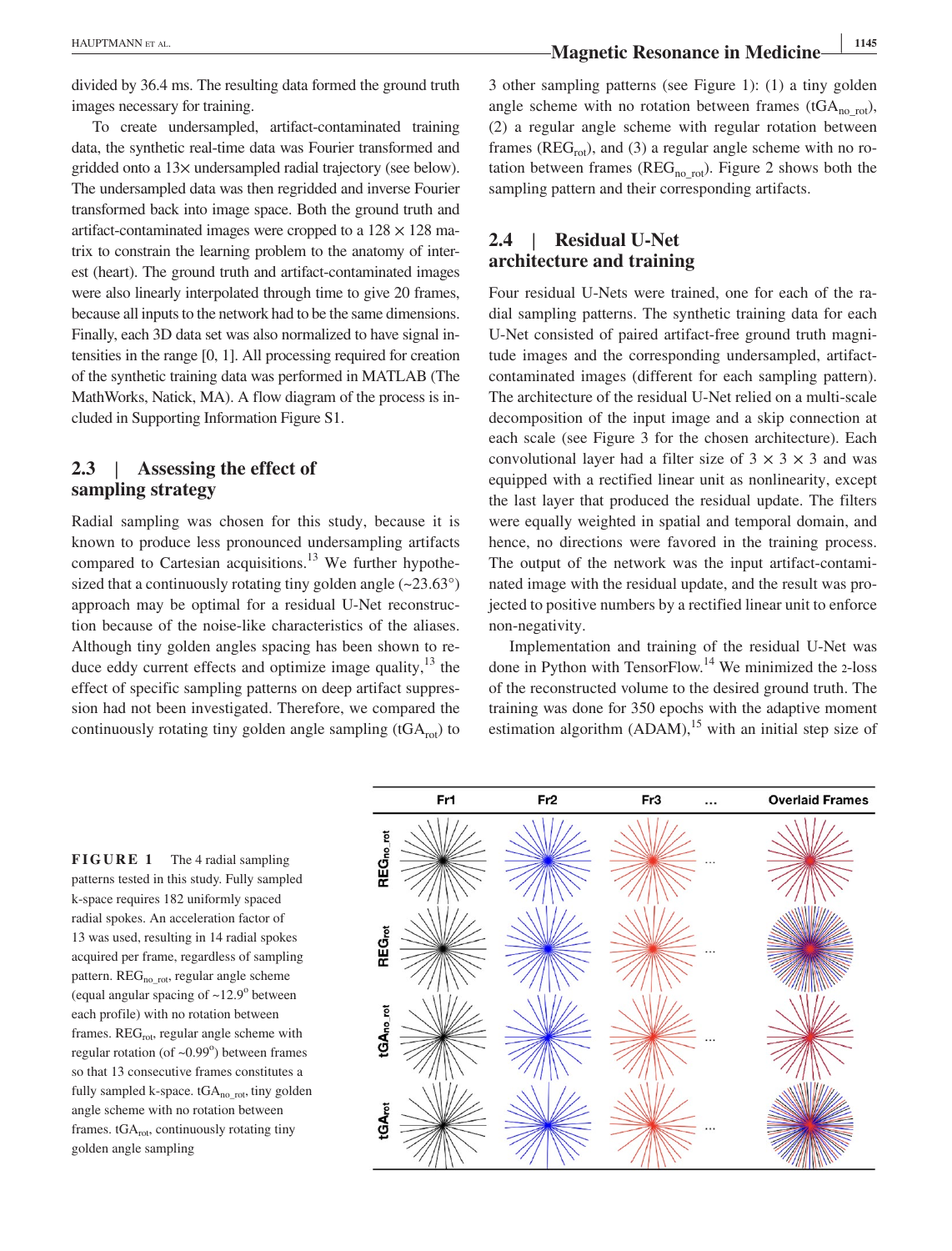

**FIGURE 2** Typical artifact produced from the 4 radial sampling patterns tested in this study. Left: a single frame from the cine. Right: 1 line through the ventricles (shown in red) through time.  $REG<sub>no-rot</sub>$ produces regular aliases with no variation through time.  $REG<sub>rot</sub>$ produces regular aliases in space that change position over time.  $tGA<sub>no rot</sub>$  produces spatially incoherent aliases that do not vary through time. tGA<sub>rot</sub> produces spatially incoherent aliases that vary through time  $\sum_{i=1}^{\infty}$ 

 $10^{-3}$  and batches of 8 samples. The total training time for each network took 12 h on a Titan XP GPU with 12 Gb memory.

### **2.5** | **Evaluation of synthetic test data**

The performance of the 4 separately trained networks (1 for each sampling pattern) were tested using a synthetic test data set. This data set was created from BH‐bSSFP data, previously acquired in 25 children and adults with pediatric heart disease or CHD (mean age:  $24.3 \pm 13.3$  y, range: 8–64 y, male: 13) that were not used to create the synthetic training data (full list of diagnoses in Supporting Information Text S1). Preparation of the synthetic test data was the same as for the training data. The artifact-contaminated magnitude data for each of the sampling patterns were input into their correspondingly trained networks. The output data were compared quantitatively and qualitatively to the ground truth images. Quantitative assessment was carried out using root‐mean‐square error (RMSE) and Structural Similarity Index (SSIM). The results of these analyses were averaged over the cardiac phases and slices for each patient. Qualitative assessment was performed using all cardiac phases from the middle slice of each patient. The output images for each sampling pattern were compared to the corresponding ground truth images by a CMR specialist (V.M., with 15 y experience) and evaluated for: (1) absence or deformation of papillary muscles or trabeculations, (2) poor motion fidelity, and (3) blurring of the endocardial border.

### **2.6** | **Assessment of robustness**

The chosen protocol parameters and the level of noise in the artifact‐contaminated images may affect the performance



**FIGURE 3** The chosen residual U–Net structure for spatio-temporal deep de-aliasing. The input is given by the aliased reconstruction from undersampled data. The numbers on top of the blue bars denote the number of channels for each layer. The resolution for each multilevel decomposition is shown in gray on the left. Each convolutional layer is equipped with a rectified linear unit as nonlinearity, given by ReLU(x) =  $max(x,0)$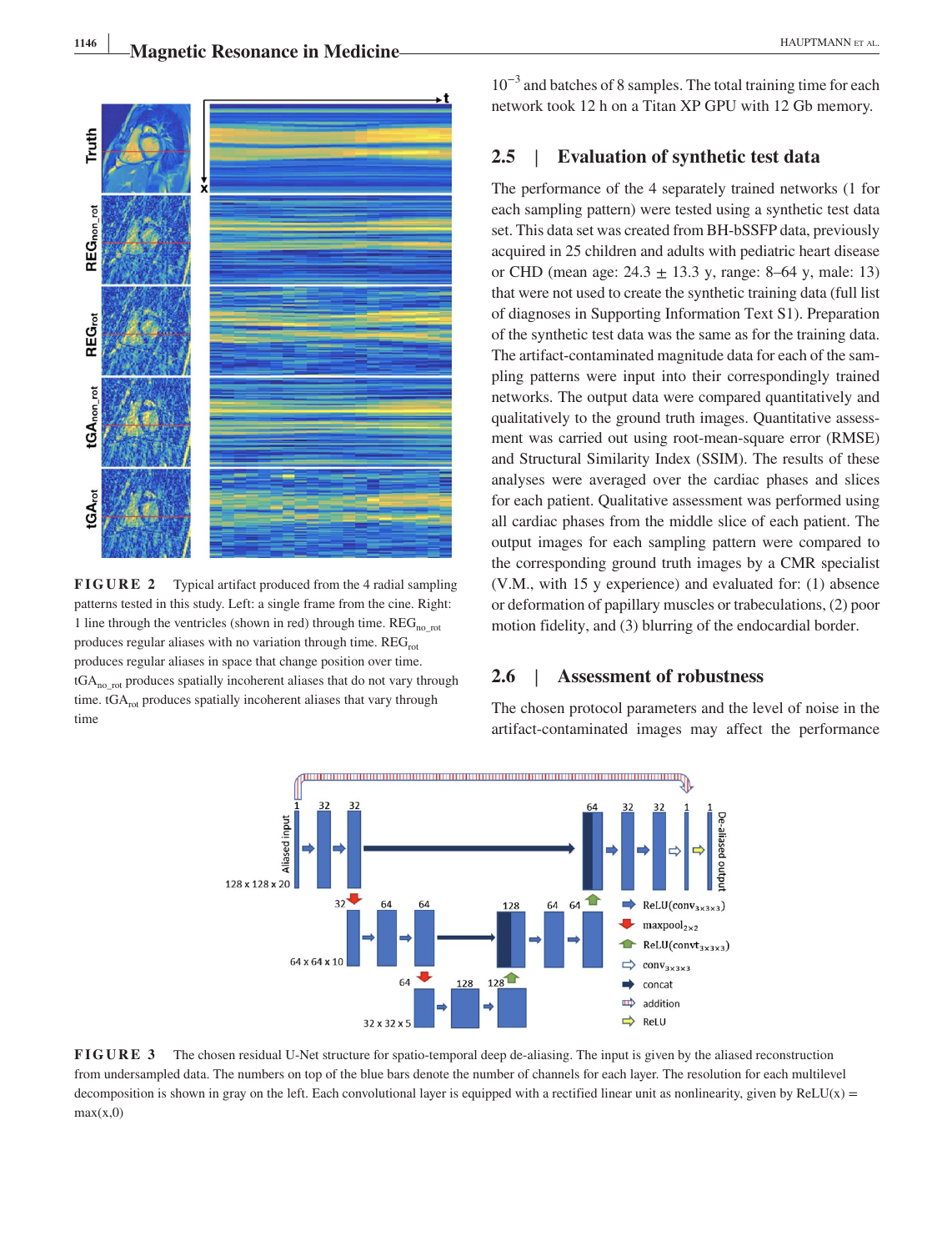of the final trained network. The robustness of the resultant  $tGA<sub>rot</sub>$  network was assessed by modifying the synthetic realtime test data, in terms of (1) SNR, (2) acceleration factor, and (3) image cropping.

The effect of SNR was assessed by artificially adding Gaussian noise to the artifact-contaminated  $tGA<sub>rot</sub>$  synthetic test images, varying the resultant SNR between 20 dB to 10 dB. To assess the effect of acceleration factor, the synthetic real-time data was undersampled with acceleration from  $10\times$ to 16×. The robustness to position of image cropping, was assessed by shifting the cropped region by  $0/\pm 4/\pm 8/\pm 12$ pixels, in the x and/or y direction (giving 48 shifted regions for each subject). Resultant images were reconstructed using the previously trained network (tGA<sub>rot</sub> with  $13\times$  acceleration) and were compared to the ground truth images using RMSE and SSIM.

### **2.7** | **Actual in vivo study**

Actual real-time data was prospectively acquired in 10 children and adults with pediatric or CHD referred to our center for clinical CMR (mean age:  $33.6 \pm 16.8$  y, range: 16–64 y, male: 3) (full list of diagnoses in Supporting Information Text S1). Exclusion criteria were (1) inability to breath-hold, (2) a single ventricle, and (3) arrhythmia. All patients were imaged on a 1.5T MR scanner (Avanto, Siemens Medical Solutions, Erlangen, Germany) with VCG gating. Real‐time undersampled radial data was acquired, as described below. In addition, reference standard assessment of ventricular volumes was performed using standard BH‐bSSFP cine imaging in the short axis (acquisition parameters same as parameters of the training data; matrix =  $\sim$ 240  $\times$  204, FOV =  $\sim$ 320  $\times$ 265 mm, phase partial-Fourier  $= 6/8$ , spatial resolution  $=$  $\sim$ 1.3  $\times$  1.3 mm, slice thickness =  $\sim$ 10 mm, bandwidth =  $\sim$ 940 Hz/pixel, flip angle =  $\sim 70^{\circ}$ , TE/TR =  $\sim 1.2/2.4$  ms, temporal resolution  $=$  ~32 ms, reconstructed cardiac phases  $=$  40). Ten to 15 contiguous slices were acquired in the short axis to ensure coverage of the whole ventricular volume, with 1 slice acquired per breath hold  $(-6 s)$ .

In addition, actual real-time data was prospectively acquired in 1 healthy volunteer to assess the effect of rapid or large respiratory motion on the performance of the final trained network. All imaging parameters were the same as above. Real‐time data were acquired during breath‐holding, normal breathing, and rapid, deep breathing.

### **2.7.1** | **Real‐time sequence**

The new real-time sequence was based on an in-house single‐shot multi‐slice 2D radial bSSFP technique. Imaging parameters were: matrix =  $192 \times 192$ , FOV =  $320 \times 320$  mm, spatial resolution =  $1.67 \times 1.67$  mm, slice thickness = 10 mm, bandwidth = 1240 Hz/pixel, flip angle =  $67^{\circ}$ , TE/TR  $= 1.4/2.8$  ms. Consecutive spokes were separated by the tiny golden angle, and 14 spokes were used to reconstruct each frame (no temporal overlap between frames). This represented an undersampling factor of 13 $\times$ , based on 182 spokes being required to fully sample k-space.<sup>16</sup> The resultant temporal resolution was 36.4 ms. Acquisition of each slice required 2 R‐R intervals; the first R‐R interval being used to reach the steady state and the second for data acquisition. Ten to 15 contiguous slices were acquired in the short axis and after acquisition the imaging plane was moved to the next contiguous slice. Image acquisition was performed during free-breathing, using two spine coils and one body-matrix coil (giving a total of 12 coil elements).

### **2.7.2** | **Reconstruction of real‐time data**

Creation of artifact-contaminated images from the undersampled radial data was performed online in Siemens reconstruction environment (ICE VB17, two AMD Opteron processors, clockspeed: 3.2 GHz, cache: 6 MB). The k‐space data was gridded, Fourier‐transformed into image space, followed by weighted sum over the coil elements. The resultant artifactcontaminated images were processed in MATLAB similarly to the test data; cropped to  $128 \times 128$  matrix, followed by temporal interpolation to 20 frames. The resultant images subsequently had the artifact suppressed using the previously trained  $tGA_{rot}$  residual U-Net.

The undersampled radial data was also reconstructed using the CS algorithm, golden angle radial acquisition with temporal total variation sparsity regularization (GRASP).<sup>17</sup> To provide an unbiased comparison in terms of image quality and reconstruction time, we used the Berkeley Advanced Reconstruction Toolbox  $(BART)^{18}$  as it supports parallel computation using GPUs. This toolbox uses the ADMM algorithm for temporal total variation constraints.<sup>19</sup> The number of iterations was set to 50 as a good trade‐off between reconstruction speed and reconstruction accuracy (determined from preliminary experiments described in Supporting Information Figure S2). Coil sensitivity information was estimated from the k-space centre. $^{20}$  The regularization level was selected empirically (to 0.025) based on the first 5 patients to minimize artifacts without producing too much temporal blurring. The GRASP algorithm was performed on the same computer as the residual U‐Net (Titan XP GPU with 12 Gb memory).

### **2.8** | **Analysis of in vivo data**

Image quality and ventricular volumes were compared between the gold‐standard BH‐bSSFP images and the real‐time radial data reconstructed with the GRASP algorithm and the deep artifact suppression residual U‐Net.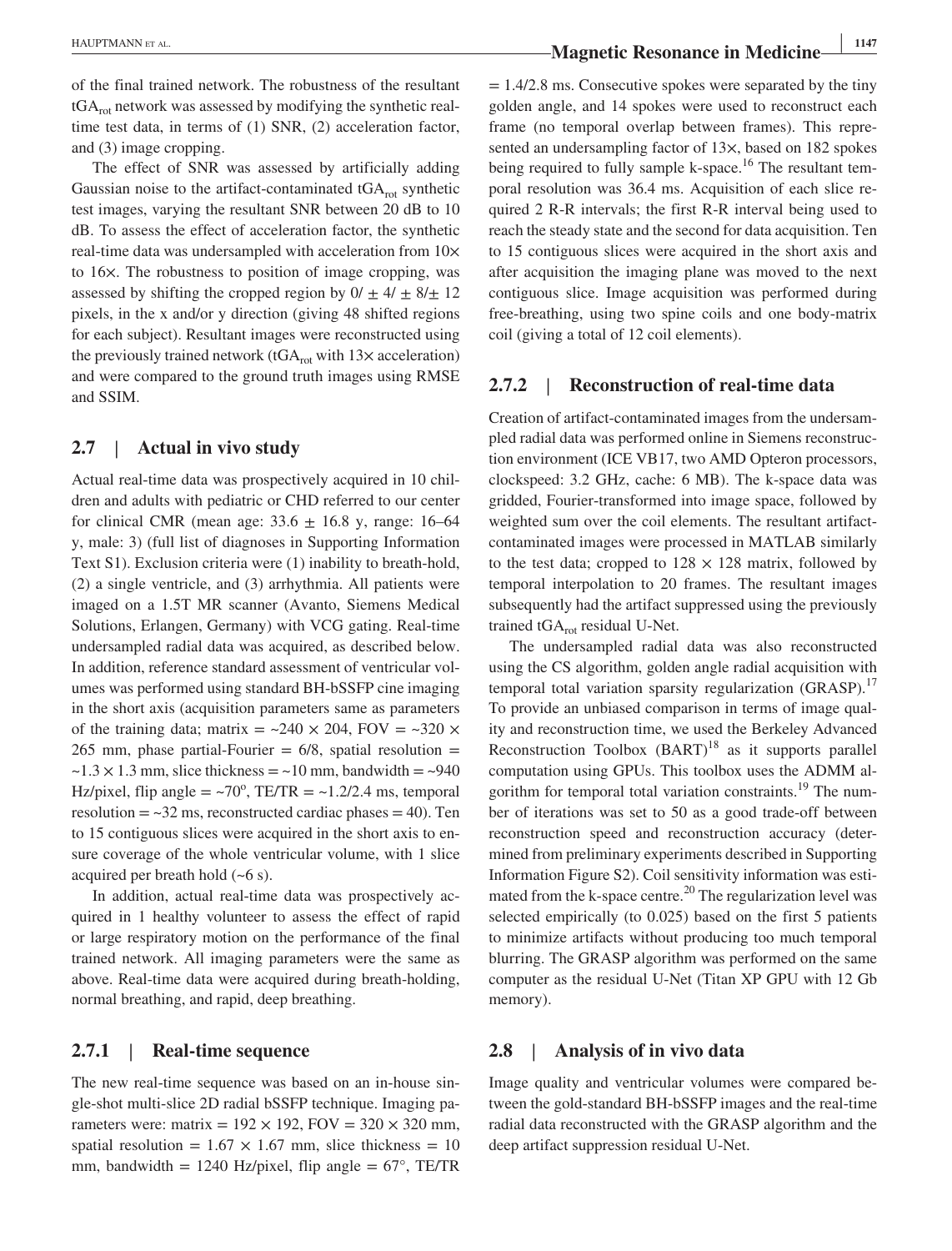### **2.8.1** | **Image quality**

Qualitative image scoring was performed by a CMR specialist (V.M.). For all patients, the mid‐ventricular short‐axis cine images from each technique were viewed in a random order. Each cine loop was graded on a 5‐point Likert scale in 4 categories: sharpness of endocardial border  $(1=non$ diagnostic,  $2 = poor$ ,  $3 = adequate$ ,  $4 = good$ ,  $5 = excellent$ ), temporal fidelity (or blurring) of wall motion  $(1=non$ diagnostic,  $2 = poor$ ,  $3 = adequate$ ,  $4 = good$ ,  $5 = excellent$ lent), and residual artifacts  $(1=non-diagnostic, 2=severe,$  $3 =$ moderate,  $4 =$ mild,  $5 =$ minimal).

Quantitative edge sharpness was calculated by measuring the maximum gradient of the normalized pixel intensities across the border of the septum, as previously described.<sup>21</sup> To reduce noise, which results in artificially high gradients (representing sharp edges), the pixel intensities were fit to a tenth order polynomial, before differentiation. Edge sharpness was calculated in 6 positions across the septum for all cardiac phases, and the average value was used for comparison.

### **2.8.2** | **Ventricular function**

Quantification of left and right ventricular volumes was calculated for each technique. The end‐diastolic and end‐ systolic phases for each ventricle were chosen through visual inspection of the mid‐ventricular cine. At end diastole and systole, all ventricular sections were manually segmented by a CMR specialist (V.M.). The endocardial border was traced using the OsiriX open source DICOM viewing platform (Osirix v.9.0, OsiriX foundation, Switzerland).<sup>22</sup> The papillary muscles and trabeculae were included in the blood‐pool. End‐diastolic volume (EDV), end‐systolic volume (ESV), and ejection fraction (EF) were calculated as previously  $described.<sup>23</sup>$ 

### **2.9** | **Statistics**

Statistical analyses were performed by using STATA software (STATA SE, v.14.2). Qualitative image scores for synthetic test data are expressed as percentage of cases where the artifact was visible. Comparisons of continuous variables was performed using one‐way repeated measures analysis of variance (ANOVA) with post hoc testing using Bonferroni correction for significant results. Comparison of ratio data (image scoring of synthetic test data) was performed with the chi‐squared test and comparison of ordinal data (image scoring of clinical data) was performed using the Wilcoxon signed‐rank test. For assessment of agreement of ventricular volumes and function, the BH‐bSSFP data was used as the reference standard for Bland‐Altman analysis. A *P*-value of <0.05 indicated a significant difference.

# **3** | **RESULTS**

### **3.1** | **Synthetic test data**

Figure 4 shows image quality of the synthetic test data for the different sampling patterns (corresponding movie can be seen in Supporting Information Video S2). Table 1 shows the RMSE and SSIM results for the different radial sampling patterns. The  $tGA_{rot}$  had significantly lower RMSE (better reconstruction accuracy) than all of the other sampling patterns  $(P < 0.0001)$  and significantly higher SSIM (better reconstruction accuracy) than all the



**FIGURE 4** Examples images from 2 "synthetic real-time" test data sets reconstructed from the 4 different sampling patterns, using correspondingly trained residual U-Net's. Pt1 shows total loss of some papillary muscles (indicated with arrow) compared to the truth data, with all trajectories except tGA<sub>rot</sub>. Pt2 shows blurring across the ventricle, particularly seen with the non-rotating trajectories (see Supporting Information Video S2 for corresponding movie)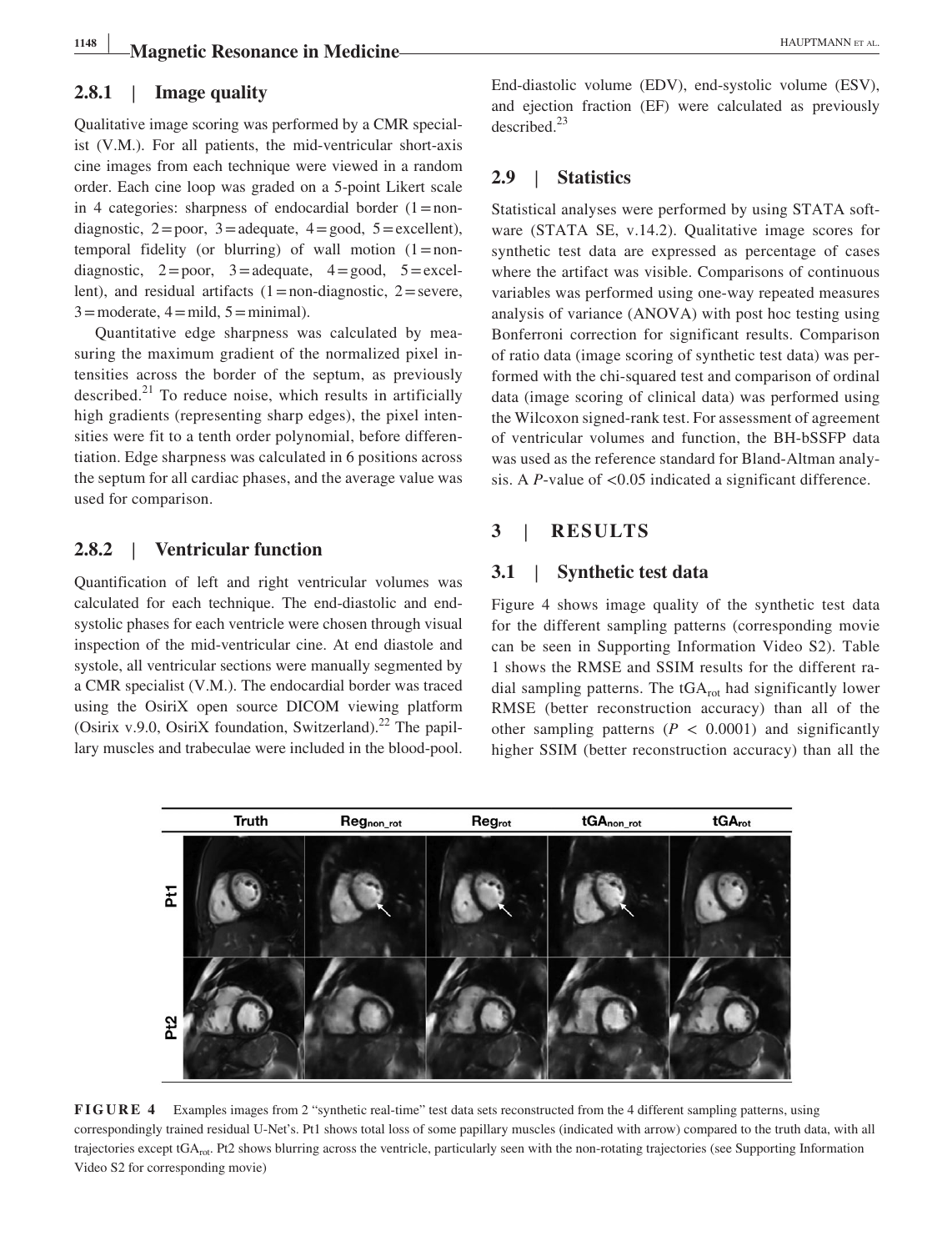|                   | REG <sub>no rot</sub> | $\mathbf{REG}_{\text{rot}}$ | $tGA_{no.}$                | $tGA_{rot}$     |
|-------------------|-----------------------|-----------------------------|----------------------------|-----------------|
| RMSE $(x10^{-2})$ | $8.0 \pm 1.5^{\circ}$ | $4.9 \pm 1.0^a$             | $8.4 \pm 1.6^{\circ}$      | $4.2 \pm 1.3$   |
| <b>SSIM</b>       | $0.64 + 0.04^a$       | $0.83 \pm 0.03^{\text{a}}$  | $0.63 \pm 0.05^{\text{a}}$ | $0.87 \pm 0.03$ |
| Pap $(\%)$        | $92^{\rm a}$          | $20^{\rm a}$                | 88 <sup>a</sup>            | 0               |
| Motion $(\%)$     | 48 <sup>a</sup>       | $24^a$                      | 48 <sup>a</sup>            | 4               |
| Blur $(\%)$       | $100^{\rm a}$         | 68                          | $100^a$                    | 52              |

**TABLE 1** Assessment of different radial sampling patterns

Quantitate measures, RMSE and SSIM calculated with the "truth" images. Qualitative measures, percentage of case with visible artifacts. Pap, absence or deformation of papillary muscles or trabeculations. Motion, poor motion fidelity. Blur, blurring of the endocardial border.

<sup>a</sup>Values are significantly different from tGA<sub>rot</sub> ( $P < 0.05$ ).

other sampling patterns ( $P < 0.0001$ ). Qualitative measures of the images from the different sampling patterns are also shown in Table 1. The  $tGA_{rot}$  had significantly lower proportions of absent/deformed papillary/trabeculations, poor motion fidelity, and blurred endocardial borders compared to tGA<sub>no\_rot</sub> and REG<sub>no\_rot</sub> ( $P < 0.0001$ ). In addition, tGA<sub>rot</sub> had significantly lower proportions of absent/deformed papillary/trabeculations ( $P = 0.018$ ) and poor motion fidelity ( $P = 0.045$ ) than REG<sub>norot</sub>.

### **3.1.1** | **Assessment of robustness**

For the tGA<sub>rot</sub> network, as SNR decreased from 20 dB to 10 dB, the SSIM decreased by 6.8% (0.862 at 20 dB, 0.794 at 10 dB, and 0.868 with no additional noise), and the RMSE increased by 1.3% (0.043 at 20 dB, 0.056 at 10 dB, and 0.042 with no additional noise) (see Supporting Information Figure S3). As acceleration factor increased from 10× to 16×, SSIM decreased by to  $6\%$  (0.89 at  $10\times$  and 0.83 at  $16\times$ ) and RMSE increased by  $0.9\%$  (0.041 at  $10\times$  and 0.050 at  $16\times$ ) (see Supporting Information Figure S4). The 13× undersampled data appeared to perform better than this trend, probably because the network was trained on  $13x$  undersampled data. Altering the position of image cropping had little effect on SSIM and RMSE. The lowest SSIM was 0.858 at a shift of +12 pixels in x and y, and was 1.04% less than with no shift applied. The highest RMSE was  $4.53 \times 10^{-2}$  also at a shift of +12 pixels in x and y, and was 0.34% greater than with no shift applied. See Supporting Information Figure S5 for all results.

### **3.2** | **Prospective in vivo study**

Real‐time data was successfully acquired and reconstructed (GRASP and residual U‐Net) in all 10 patients. On average, there were ~12 slices per patient, resulting in 122 3D data sets. Reference standard BH‐bSSFP data was also successfully acquired in all patients. Total acquisition time for BH‐bSSFP stack was  $279 \pm 65$  s, and for the real-time radial bSSFP, it was  $18 \pm 3$  s.

### **3.2.1** | **Reconstruction time**

Overall reconstruction times for all slices (~12 slices, from raw data file until completion of reconstruction) was ~5.6× faster for deep artifact suppression compared to compressed sensing (~22.0 s vs. ~111.4 s).

The compressed sensing reconstruction took ~3.4 s to read the raw k‐space data file (containing all phases, for all slices, with 12 coil elements), and the GRASP algorithm (including calculation of trajectories and coil sensitivity information) took ~8.9 s per slice.

For the deep artefact suppression, creation of artifact– contaminated DICOM images took ~14.8 s for all slices  $(-1.3 \text{ s per slice}, \text{ including reading of the raw k-space})$ data file, gridding of data, coil combination, and saving to DICOM). Deep artifact suppression of these images took  $\sim$ 7.2 s for all slices, including  $\sim$ 5.4 s to read all DICOM files (all phases, for all slices), before initialization of variables for each slice and running the residual U-Net  $(-0.15)$ s per slice).

### **3.2.2** | **Image quality**

Representative images are shown in Figure 5 and the corresponding movie can be seen in Supporting Information Video S3. The residual U-Net reconstruction of the real-time data had better image quality than the same data reconstructed using GRASP. In particular, there is still significant residual aliasing seen in the GRASP reconstruction, as well as greater temporal blurring (as seen in the x‐t plots of Figure 5). There are some subtle differences between the real‐time reconstructions and the BH‐bSSFP images (i.e., reduced pericardial fat). These are probably because of minor slice position variations between the free‐breathing and breath‐holding acquisitions. These differences between the U‐Net and GRASP reconstructions are reflected in the qualitative image scoring (Table 2), with the residual U‐Net reconstruction having similar myocardial delineation, motion fidelity, and artifact scores to the BH-bSSFP images and superior scores to the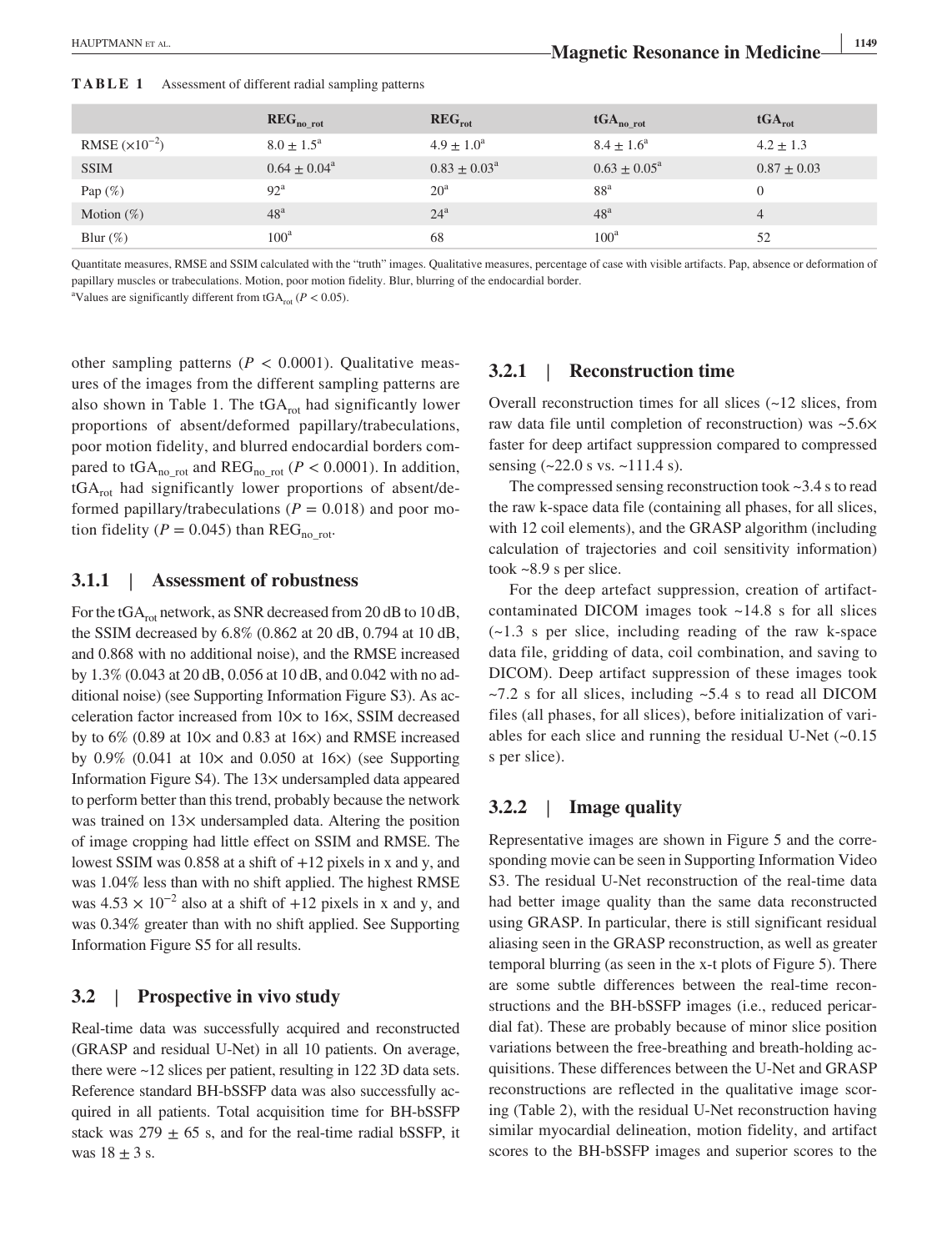

GRASP reconstructed data ( $P < 0.05$ ). Quantitative edge sharpness (Table 2) was higher in the BH-bSSFP images, followed by the residual U‐Net reconstruction and then GRASP reconstruction, with all comparisons being significant  $(P < 0.007)$ .

Figure 6 shows images from the single volunteer under different respiratory conditions and the corresponding movie can be seen in Supporting Information Video S4. It can be seen that the U-Net reconstruction appears robust to increasing respiratory motion. This is in contrast to the GRASP reconstruction that is compromised during deep rapid breathing, particularly at end diastole.

### **3.2.3** | **Ventricular volume quantification**

Biventricular volumes and function are shown in Table 3 (with all Bland‐Altman graphs for the LV in Supporting Information Figure S6 and for the RV in Supporting **FIGURE 5** Example image quality in 2 prospective patients, shown in peak systole and peak diastole, as well as an x‐t plot, from the BH‐bSSFP sequence and the real-time radial sequence reconstructed with GRASP and the residual U‐Net (see Supporting Information Video S3 for corresponding movie)

**TABLE 2** Quantitative and qualitative image quality results from prospective in vivo data comparing the BH‐bSSFP sequence to the real‐time radial sequence with GRASP and residual U‐Net reconstructions

|          | <b>BH-bSSFP</b> | <b>RT GRASP</b>      | <b>RT U-Net</b> |
|----------|-----------------|----------------------|-----------------|
| ES       | $0.66 \pm 0.15$ | $0.38 + 0.08^{a,b}$  | $0.55 + 0.14^a$ |
| Edge     | $4.7 + 0.45$    | $3.4 \pm 0.49^{a,b}$ | $4.2 + 0.75$    |
| Motion   | $4.8 + 0.40$    | $3.4 \pm 0.49^{a,b}$ | $4.3 + 0.46$    |
| Artifact | $4.9 + 0.30$    | $3.8 \pm 0.40^{a,b}$ | $4.6 + 0.49$    |

Quantitative image scoring: edge sharpness (ES) results. Qualitative image scoring (5-point Likert scale): edge, sharpness of endocardial border; motion, temporal fidelity (or blurring) of wall motion; artifact, residual artifacts.

<sup>a</sup>Values are significantly different from BH-bSSFP (*P* < 0.05).

<sup>b</sup>Values are significantly different from RT U-Net ( $P < 0.05$ ).

Information Figure S7). The limits of agreement for both the residual U‐Net and GRASP reconstructions were similar. However, there were several significant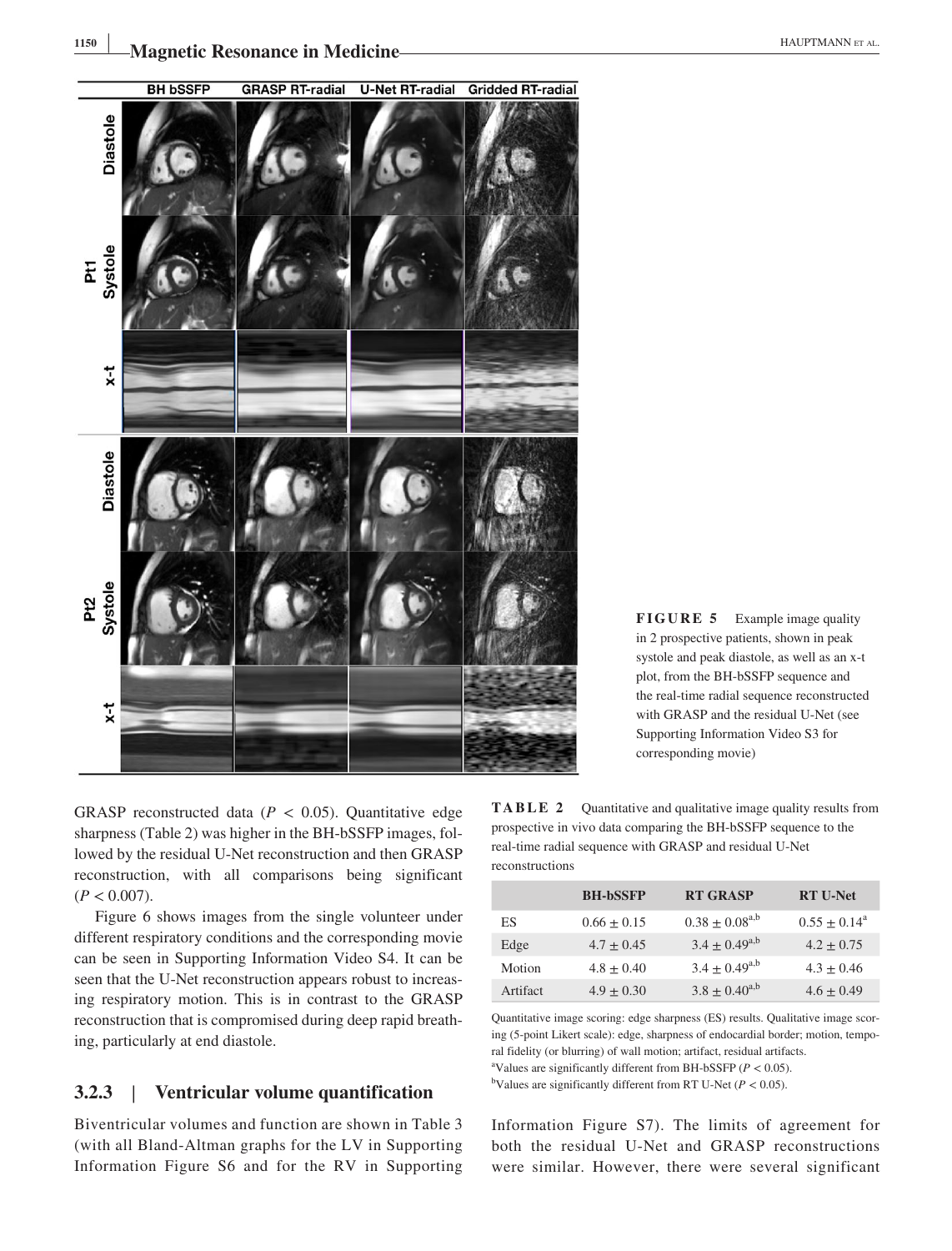



biases with the GRASP reconstructed data including left ventricular ESV ( $P = 0.04$ ) and EF ( $P < 0.001$ ) and right ventricular EDV  $(P < 0.001)$ . The residual U-Net reconstructed data was only associated with a significant bias for right ventricular EDV ( $P = 0.004$ ), which was still less than the GRASP data ( $P = 0.036$ ). The Bland-Altman graphs for LV ESV, LV EF, and RV EDV are shown in Figure 7.

### **4** | **DISCUSSION**

The main findings of this study included (1) it was possible to train a 3D residual U‐Net to remove artifacts (deep artifact suppression) in synthetic radially undersampled data created from previously acquired Cartesian BH‐SSFP images, (2) the ability to perform deep artifact suppression on synthetic test data was determined by the simulated undersampling pattern,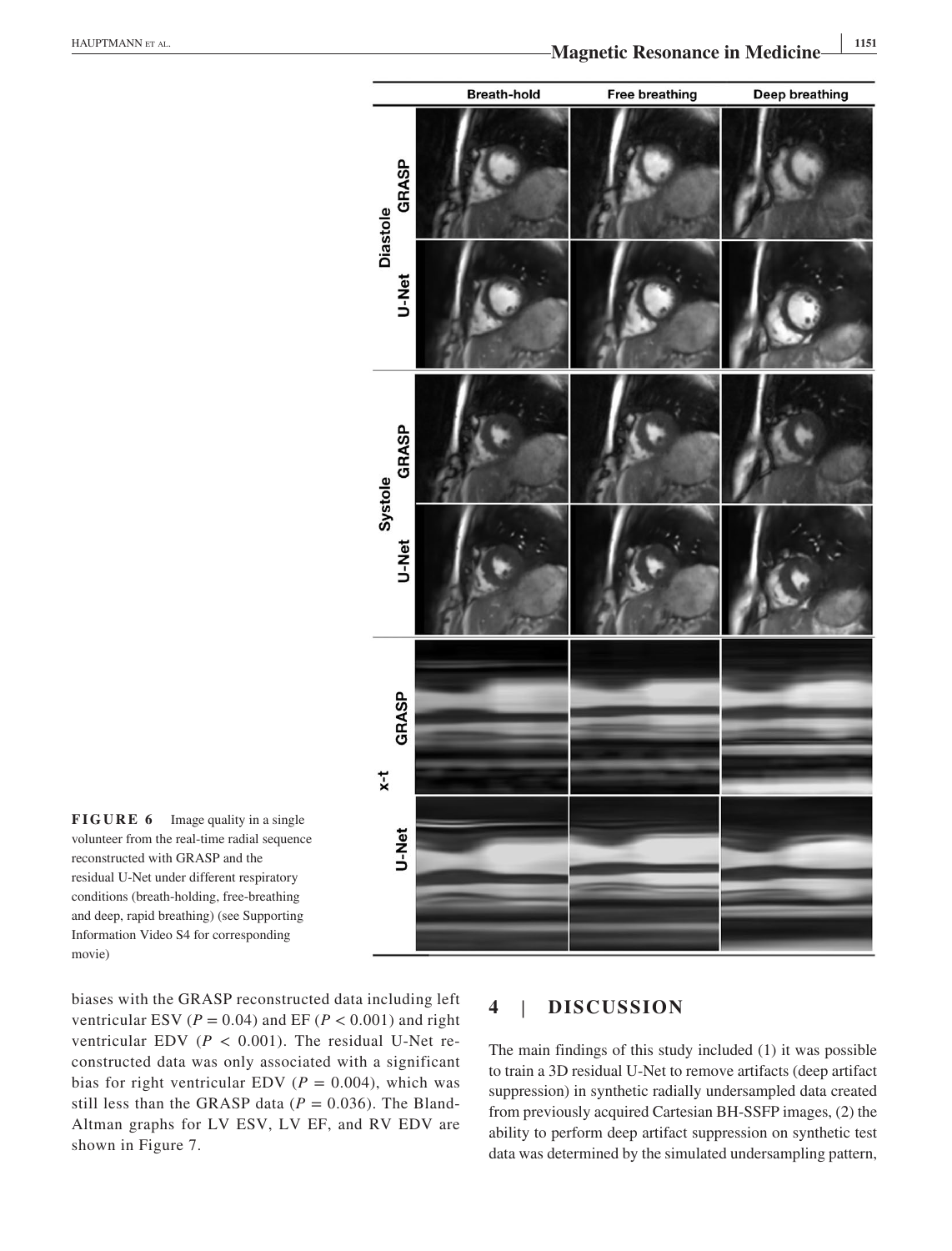**TABLE 3** Ventricular volumes from prospective in vivo data comparing the BH‐bSSFP sequence, as well as the real‐time radial sequence, with GRASP and residual U-Net reconstructions

|                 |                 | Mean $\pm$ SD       |                   | <b>Bias (limits of agreement)</b> |                                |
|-----------------|-----------------|---------------------|-------------------|-----------------------------------|--------------------------------|
|                 | <b>BH-bSSFP</b> | <b>RT GRASP</b>     | <b>RT U-Net</b>   | <b>RT GRASP</b>                   | <b>RT U-Net</b>                |
| $LV$ EDV $(mL)$ | $148 \pm 44$    | $143 \pm 44$        | $151 \pm 46$      | $-4.6$ ( $-19.2$ to 10.0)         | $3.0 (-11.9 \text{ to } 17.9)$ |
| $LV$ ESV (mL)   | $56 \pm 27$     | $60 \pm 29^{\rm a}$ | $58 \pm 29$       | 4.1 $(-8.0 \text{ to } 16.2)$     | $1.9$ ( $-7.9$ to 11.7)        |
| LV EF $(\%)$    | $64 \pm 10$     | $60 \pm 11^{a,b}$   | $63 \pm 11$       | $-4.1$ ( $-9.5$ to 1.3)           | $-0.3$ ( $-4.1$ to 3.5)        |
| $RV$ EDV $(mL)$ | $213 \pm 97$    | $198 \pm 89^{a,b}$  | $204 \pm 92$      | $-14.9$ ( $-33.4$ to 3.6)         | $-8.6$ ( $-23.2$ to 6.0)       |
| RV ESV (mL)     | $92 \pm 49$     | $89 \pm 48$         | $91 + 47^{\circ}$ | $-3.0$ ( $-16.0$ to 10.0)         | $-1.1$ ( $-22.3$ to 20.1)      |
| $RV$ EF $(\%)$  | $58 \pm 7$      | $57 \pm 6$          | $57 \pm 6$        | $-1.5$ (-9.1 to 6.1)              | $-1.4$ ( $-9.5$ to 6.7)        |

Abbreviations: LV, left ventricular volume; RV, right ventricular volume; EDV, end diastolic volume; ESV, end systolic volume; EF, ejection fraction. <sup>a</sup>Values are significantly different from BH-bSSFP (*P* < 0.05).<br><sup>b</sup>Values are significantly different from RT U-Net (*P <* 0.05)

<sup>b</sup>Values are significantly different from RT U-Net ( $P < 0.05$ ).

(3) deep artifact suppression of actual radial real‐time data acquired in new patients was successful with a residual U‐ Net trained using synthetic data, (4) total reconstruction times were significantly shorter (>5×) using a residual U‐Net compared to a conventional CS reconstruction, and (5) image quality and measurement of ventricular volumes was superior using the residual U‐Net compared to CS reconstructions of the same raw data.

### **4.1** | **Deep artifact suppression and synthetic training data**

Machine learning, especially deep learning, relies on large amount of training data. Most clinical CMR services have large amounts of images stored from previously scanned patients. However, there are 2 problems with using this type of data to train deep learning algorithms capable of reconstructing real‐time data. The first is that the CMR data is usually stored as magnitude images rather than complex raw data. Simple magnitude data is not suitable for training the iterative deep learning methods that have previously been used for CMR reconstruction.<sup>7,8,24–26</sup> Therefore, in this study, we chose to use a residual U‐Net to remove aliasing from artefact-contaminated gridded images. This approach has previously been shown to be successful in removing aliasing in retrospectively undersampled dynamic Cartesian CMR data.<sup>6</sup> We have built on this previous work by using a much larger training data set and implementing non‐Cartesian undersampling. The second problem with using previously acquired data is that it does not consist of paired ground truth and undersampled real‐time data. Therefore, retrospectively cardiac‐gated, Cartesian, breath‐hold bSSFP images were used to create both synthetic training and test data. The advantage of using synthetic data is that the ground truth is known. The disadvantage of using synthetic data is that errors during acquisition (such as gradient delays or trajectory errors) and respiratory motion (because of the free‐breathing acquisition

for real-time imaging) cannot be corrected for. Nevertheless, we were able to show that this synthetic data could be used to train a residual U‐Net to successfully perform deep artifact suppression.

Interestingly, the reconstruction accuracy of the synthetic test data was highly dependent on the radial undersampling pattern used. Non-rotating trajectories, where the same spokes were used in all frames, resulted in significant quantitative errors (as measured by RMSE and SSIM) and qualitative errors. Specifically, the images reconstructed for non‐rotating trajectories were associated with missing or deformed papillary muscles and/or trabeculations in over 88% of synthetic test cases. Furthermore, the non‐rotating trajectories also produced images with the worst motion fidelity and blurring of the endocardial border. In contrast, the continuously rotating strategies performed better, probably because of aliases having a less coherent structure through time. In particular,  $tGA_{rot}$  produced aliases that appeared noise-like and we believe this is the reason for the superior results seen with this sampling pattern. A full description of the association between the aliasing patterns and reconstruction accuracy are outside the scope of this article. Nevertheless, the superior quality of  $tGA_{rot}$  sampling for the synthetic test data confirmed that it was the right choice for the actual in vivo part of this study.

### **4.2** | **In vivo study**

We demonstrated clinical translation of the residual U‐Net by successfully performing deep artifact suppression on actual real-time images acquired in new patients. Importantly, because a tGA $_{\text{rot}}$  pattern was chosen, it was possible to reconstruct the same raw data using a compressed sensing algorithm (i.e., the GRASP technique). One of the hypothetical advantages of a deep learning approach over CS is quicker reconstruction times. In this study, we found that residual U‐Net reconstruction was >5× quicker than the GRASP reconstruction, when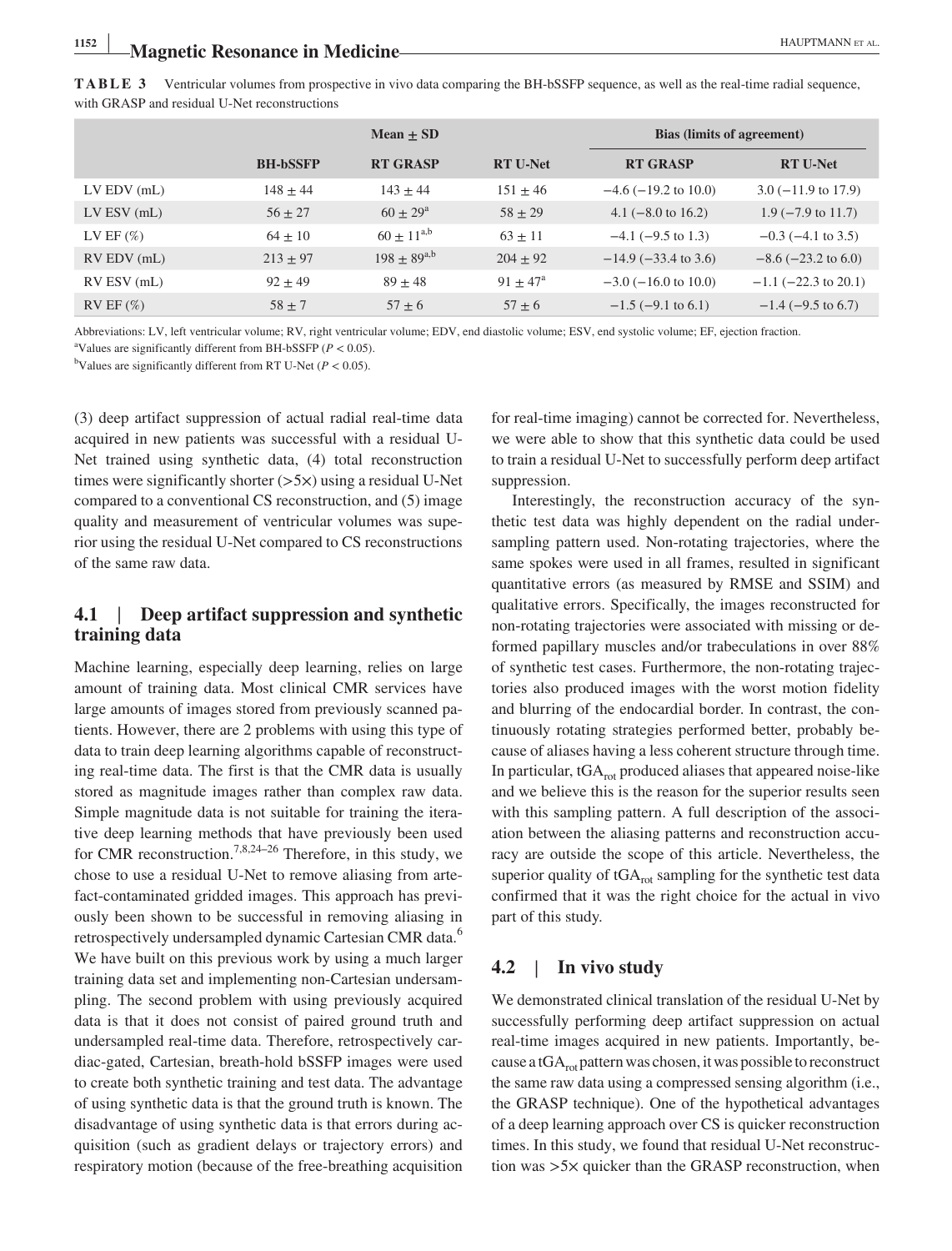

**FIGURE 7** Bland‐Altman plots showing ventricular volume results with significant biases. Comparison of ventricular volumes acquired with BH‐ bSSFP to real‐time data reconstructed with GRASP and residual U‐Net. Solid red line shows mean difference, dashed lines shows  $\pm 2$  SD

both were run on the same GPU. It should be noted that the reconstruction times for GRASP are almost linearly dependent on the number of iterations. Therefore, reconstruction time could be easily shortened by simply reducing the number of iterations. However, this would reduce image quality of the GRASP reconstruction, which is already lower than the residual U-Net reconstruction was performed on cropped images, however we would not expect this to have significant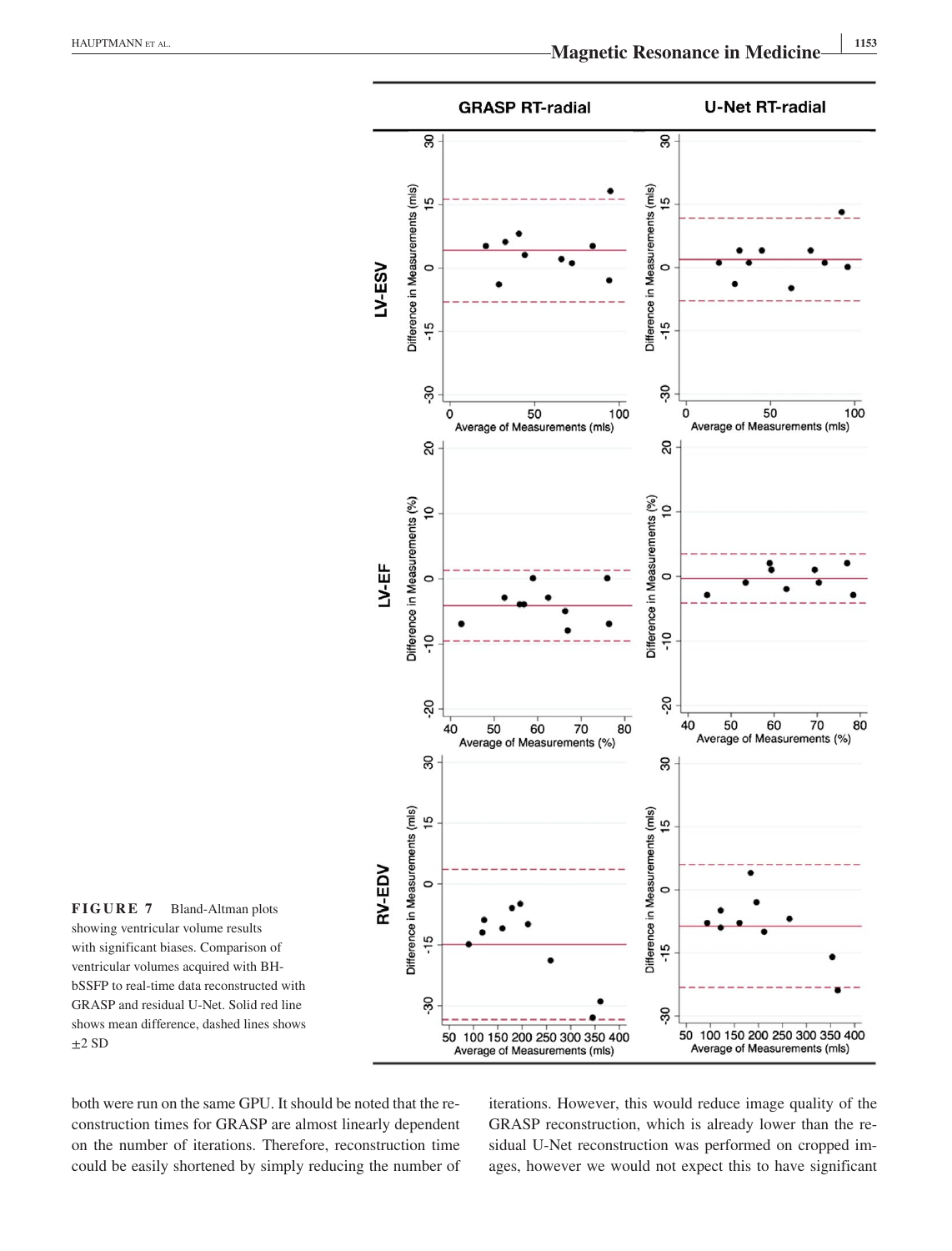# **1154 |Magnetic Resonance in Medicine |***CONDERNATE ALL* **<b>PROPERTY AND ET AL.**

effect on the U‐Net reconstruction. In addition, the U‐Net residual U-Net reconstruction was performed on cropped images, however we would not expect this to have significant effect on the evaluation time. Consequently, we believe that by accelerating reconstruction, deep learning approaches could play an important role in clinical translation of heavily undersampled real-time techniques.

In this study, we also found that the residual U‐Net reconstructed images provided more accurate quantification of ventricular volumes compared to GRASP reconstructed images. The reason for this was probably better image quality, as reflected by better qualitative scores for endocardial border sharpness, temporal fidelity of wall motion, and residual artifacts. We believe that the superior image quality of the U‐ Net reconstruction was the result of using a high quality, large volume training data set. Conversely, the poorer CS reconstructions could be because of sub‐optimal choice of the regularization parameter. However, the presence of both residual artifacts and poor edge sharpness and/or temporal fidelity suggests that changing regularization would be of little benefit. In fact, the bias and limits of agreement of the GRASP reconstructed data were better than previous studies<sup>4</sup> using the same technique. This suggests that the GRASP implementation was adequately optimized. Therefore, we believe that the residual U‐Net reconstruction is superior and may allow more accurate measurement of ventricular volumes.

### **4.3** | **Study limitations**

The main limitation for this study is that the training data was acquired during a breath‐hold, while the real‐time data was acquired during free‐breathing. This means that the network cannot "learn" anything about respiratory motion and may not be able to correct for this additional motion. However, we did perform an experiment in a single volunteer that demonstrated that the U‐Net reconstruction was relatively robust to even large respiratory perturbations. This suggests that the network learns the structure of the noise to be removed, rather than the expected motion of the underlying structures. Nevertheless, further work is necessary to fully understand the effect of motion not apparent in the training data.

In this study, we also did not investigate the full diversity of CHD. Specifically, no patients with single ventricles were included in the training data set or the in vivo study. Even though this first study shows that the trained network generalizes well, the full generalization capability of the network to varying motion and anatomies should be investigated in future work.

Another drawback of our implementation of a deep artifact suppression network was that all the training and subsequent data needed to be of the same size. However, when acquiring real‐time data over 1 cardiac cycle, the number of frames is dependent on the patient's heart rate. This meant

that it was necessary to resample the aliased images through time, altering the temporal aliasing pattern of the acquired data. However, as both the training and actual real‐time data were processed in the same way, we do not believe that it is a significant limitation.

A further limitation of our approach was that the training and actual input data consisted of coil‐combined magnitude images, rather than raw multi-coil complex data. The main benefit of this approach was that previously acquired data that was easily retrievable from a conventional clinical image archive could be used for training. However, the absence of phase data in our approach may prevent optimum image restoration, in particular dealing with signal cancellation because of aliasing. Although this was not noticeable in the in vivo data, this issue warrants further investigation in future studies. In addition, we did not investigate the effect of dark band artefacts in either the training data or actual input data on image quality. This study was performed at 1.5T, and dark band artefacts were not a significant problem. Nevertheless, this issue must be investigated if our approach is to be considered for higher field strengths.

Finally, in this study, we choose to minimize the 2‐loss and do not fully explore other loss functions such as 1‐loss or SSIM‐ loss. The 1‐loss function has been shown to provide superior training or improved results in image restoration, $27$  super resolution, $^{28}$  and MR image reconstruction.<sup>29</sup> Therefore, we performed preliminary tests comparing the 1‐loss and 2‐loss using the  $tGA_{rot}$  trajectory. Assessment of image quality from the trained networks using the synthetic test data, described above, demonstrated <0.01% difference in RMSE and <0.5% difference in SSIM (further information in Supporting Information Figure S8). This is similar to previous deep learning studies, which have shown limited differences in RMSE and SSIM values using 1‐loss or SSIM‐loss functions, however, with improved visual quality compared to 2-loss.<sup>6,30</sup> Nevertheless, further investigation of different loss functions and other optimizations of learning would be desirable in the future.

### **5** | **CONCLUSION**

This article demonstrates the potential of using a residual U‐Net for deep artifact suppression of real‐time radial data within a clinical setting. Once the networks have been trained, the reconstruction times are very short, making these techniques particularly appealing within busy clinical workflow. We have shown that ventricular volumes measured from images reconstructed using a residual U‐Net are not statistically significantly different from the reference standard, cardiac gated, BH techniques. Therefore, we believe that this technique may help with full adoption of real‐time CMR in clinical practice. This would be particularly useful in children and sick patients who are unable to hold their breath.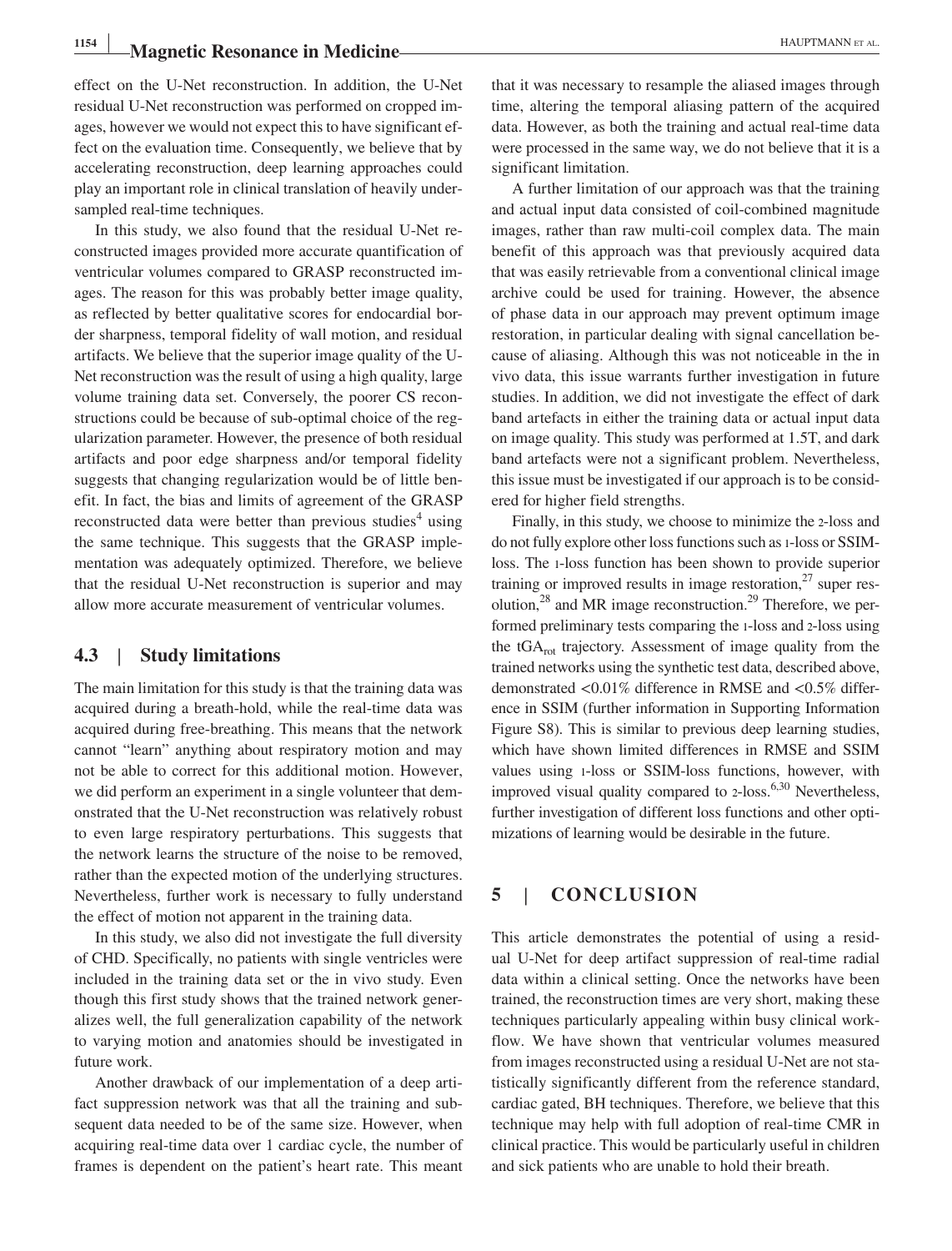# **<sup>|</sup>** HAUPTMANN et al. **<sup>1155</sup> Magnetic Resonance in Medicine**

### **REFERENCES**

- 1. Grothues F, Smith GC, Moon J, et al. Comparison of interstudy reproducibility of cardiovascular magnetic resonance with twodimensional echocardiography in normal subjects and in patients with heart failure or left ventricular hypertrophy. *Am J Cardiol*. 2002;90:29–34.
- 2. Lustig M, Donoho D, Pauly JM. Sparse MRI: the application of compressed sensing for rapid MR imaging. *Magn Reson Med*. 2007;58:1182–1195.
- 3. Kido T, Kido T, Nakamura M, et al. Assessment of left ventricular function and mass on free‐breathing compressed sensing real‐ time cine imaging. *Circ J*. 2017;81:1463–1468.
- 4. Haji‐Valizadeh H, Rahsepar AA, Collins JD, et al. Validation of highly accelerated real-time cardiac cine MRI with radial k-space sampling and compressed sensing in patients at 1.5T and 3T. *Magn Reson Med*. 2018;79:2745–2751.
- 5. Wundrak S, Paul J, Ulrici J, Hell E, Rasche V. A small surrogate for the golden angle in time‐resolved radial MRI based on generalized Fibonacci sequences. *IEEE Trans Med Imaging*. 2015;34:1262–1269.
- 6. Sandino CM, Dixit N, Cheng JY, Vasanawala SS. Deep convolutional neural networks for accelerated dynamic magnetic resonance imaging. In Proceedings of Medical Imaging meets Neural Information Processing Systems Conference, Long Beach, CA, 2017. p. 19.
- 7. Yang G, Yu S, Dong H, Slabaugh G, et al. DAGAN: deep de‐ aliasing generative adversarial networks for fast compressed sensing MRI reconstruction. *IEEE Trans Med Imaging*. 2018;37:1310–1321.
- 8. Qin C, Schlemper J, Caballero J, Price A, Hajnal JV, Rueckert D. Convolutional recurrent neural networks for dynamic MR image reconstruction. *arXiv preprint arXiv* 2017:171201751.
- 9. Ronneberger O, Fischer P, Brox T. U‐Net: convolutional networks for biomedical image segmentation. In Proceedings of the International Conference on Medical Image Computing and Computer‐Assisted Intervention, Munich, Germany, 2015. p. 234‐241.
- 10. Jin KH, McCann MT, Froustey E, Unser M. Deep convolutional neural network for inverse problems in imaging. *IEEE Trans Image Process*. 2017;26:4509–4522.
- 11. Kang E, Min J, Ye JC. A deep convolutional neural network using directional wavelets for low‐dose X‐ray CT reconstruction. *Med Phys*. 2017;44:e360–e375.
- 12. Han Y, Yoo J, Kim HH, Shin HJ, Sung K, Ye JC. Deep learning with domain adaptation for accelerated projection reconstruction MR. *Magn Reson Med*. 2018;80:1189–1205.
- 13. Chan RW, Ramsay EA, Cheung EY, Plewes DB. The influence of radial undersampling schemes on compressed sensing reconstruction in breast MRI. *Magn Reson Med*. 2012;67:363–377.
- 14. Abadi M, Barham P, Chen J, et al. TensorFlow: a system for large‐scale machine learning. In Proceedings of the 12th USENIX conference on Operating Systems Design and Implementation, Savannah, GA, 2016. p. 265‐283.
- 15. Kingma DP, Ba J. Adam: a method for stochastic optimization. *arXiv* 2014:1412.6980.
- 16. Larson P, Gurney PT, Nishimura DG. Anisotropic field‐of‐views in radial imaging. *IEEE Trans Med Imaging*. 2008;27:47–57.
- 17. Feng L, Grimm R, Block KT, et al. Golden‐angle radial sparse parallel MRI: combination of compressed sensing, parallel imaging, and golden‐angle radial sampling for fast and flexible dynamic volumetric MRI. *Magn Reson Med*. 2014;72:707–717.
- 18. Tamir JI, Ong F, Cheng JY, Uecker M, Lustig M. Generalized magnetic resonance image reconstruction using the Berkeley advanced reconstruction toolbox. In Proceedings of ISMRM Workshop on Data Sampling and Image Reconstruction, Sedona, AZ, 2016. p. 33.
- 19. Afonso MV, Bioucas‐Dias JM, Figueiredo MA. An augmented Lagrangian approach to the constrained optimization formulation of imaging inverse problems. *IEEE Trans Image Process*. 2011;20:681–695.
- 20. McKenzie CA, Yeh EN, Ohliger MA, Price MD, Sodickson DK. Self-calibrating parallel imaging with automatic coil sensitivity extraction. *Magn Reson Med*. 2002;47:529–538.
- 21. Steeden JA, Atkinson D, Hansen MS, Taylor AM, Muthurangu V. Rapid flow assessment of congenital heart disease with high‐spatiotemporal‐resolution gated spiral phase‐contrast MR imaging. *Radiology*. 2011;260:79–87.
- 22. Rosset A, Spadola L, Ratib O. OsiriX: an open‐source software for navigating in multidimensional DICOM images. *J Digit Imaging*. 2004;17:205–216.
- 23. Muthurangu V, Lurz P, Critchely J, Deanfield J, Taylor A, Hansen MS. Real‐time assessment of right and left ventricular volumes and function in patients with congenital heart disease by using high spatiotemporal resolution radial k‐t SENSE. *Radiology*. 2008;248:782–791.
- 24. Schlemper J, Caballero J, Hajnal JV, Price A, Rueckert D. A deep cascade of convolutional neural networks for MR image reconstruction. In: Niethammer M, Styner M, Aylward S, Zhu H, Oguz I, Yap PT, Shen D, editors. Information processing in medical imaging: 25th International Conference, IPMI 2017*,* Boone, NC, USA, June 25–30, 2017, Proceedings. Cham: Springer International Publishing; 2017. p. 647–658.
- 25. Hammernik K, Klatzer T, Kobler E, et al. Learning a variational network for reconstruction of accelerated MRI data. *Magn Reson Med*. 2018;79:3055–3071.
- 26. Yu S, Dong H, Yang G, Slabaugh G, et al. Deep de‐aliasing for fast compressive sensing MRI. *arXiv preprint arXiv* 2017:170507137.
- 27. Zhao H, Gallo O, Frosio I, Kautz J. Loss functions for image restoration with neural networks. *IEEE Trans Comput Imaging*. 2017;3:47–57.
- 28. Lim B, Son S, Kim H, Nah S, Lee KM. Enhanced deep residual networks for single image super‐resolution. In Proceedings of the IEEE Conference on Computer Vision and Pattern Recognition (CVPR) Workshops, Honolulu, HI, 2017. p. 3.
- 29. Mardani M, Gong E, Cheng JY, et al. Deep generative adversarial networks for compressed sensing automates MRI. *arXiv preprint arXiv*. 2017:170600051.
- 30. Hammernik K, Knoll F, Sodickson DK, Pock T L2 or not L2: impact of loss function design for deep learning MRI reconstruction. In Proceedings of the 25th Annual Meeting of ISMRM, Honolulu, HI, 2017. Abstract 0687.